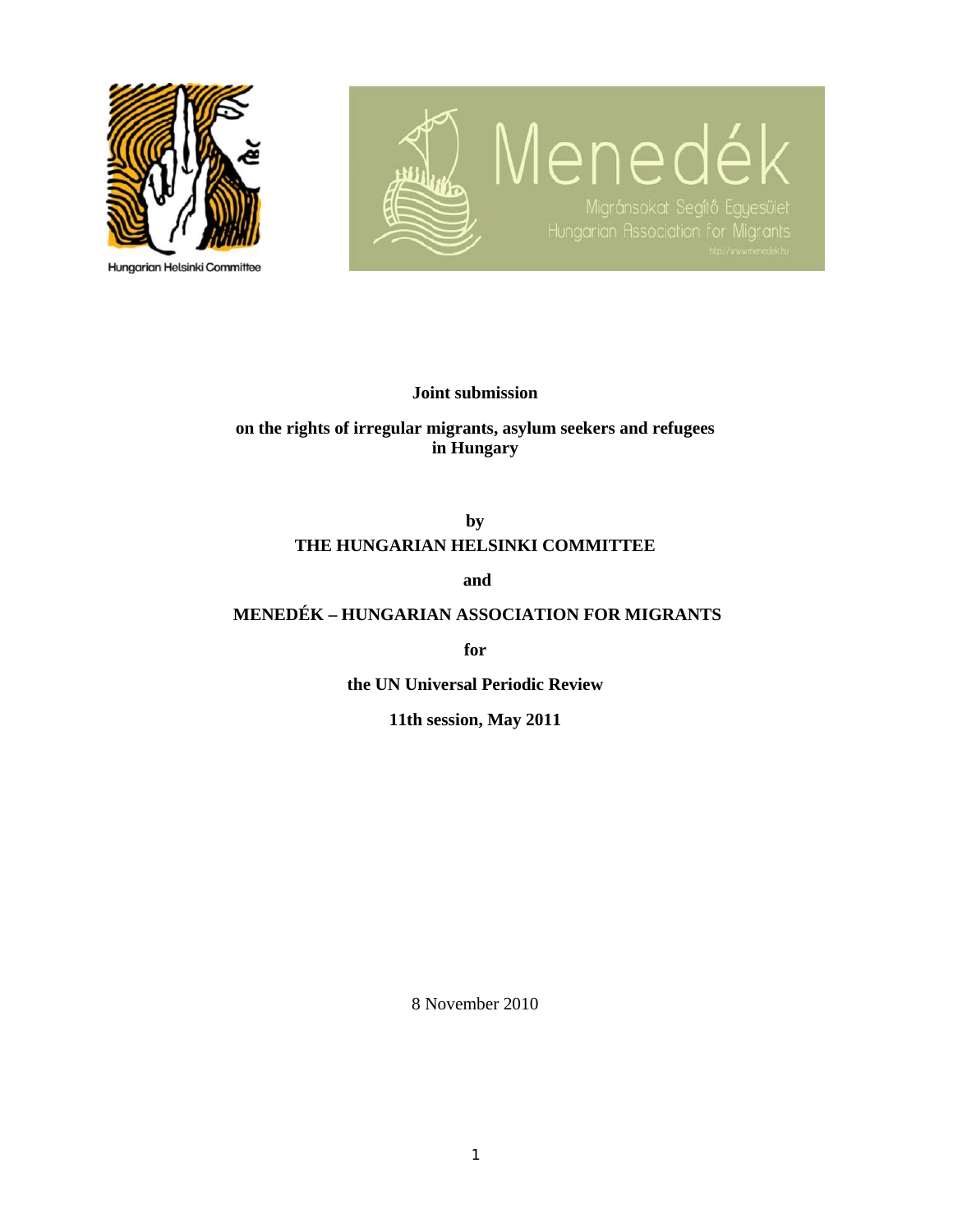#### **EXECUTIVE SUMMARY**

**This report is submitted to the UN Universal Periodic Review by the Hungarian Helsinki Committee and Menedék – Hungarian Association for Migrants, two non-governmental organisations providing assistance to asylum seekers and migrants in Hungary for more than a decade. The two organisations express concerns and provide recommendations regarding the following issues:** 

- **The inadequate conditions and the ineffective judicial review of alien policing detention;**
- **The unlawful alien policing detention of asylum seekers;**
- **The limited access of asylum seekers to Hungarian territory and the asylum procedure;**
- **The exclusion of Somali nationals from family reunification;**
- **The insufficient access of refugees and persons granted other forms international protection to the labour market and to adequate health care services; and**
- **The lack of adequate housing measures for refugees.**

#### **INTRODUCTION**

This report is a submission by the Hungarian Helsinki Committee (HHC) and Menedék – Hungarian Association for Migrants, to the Office of the High Commissioner for Human Rights (OHCHR) for consideration in its summary of stakeholder submissions for Hungary's appearance before the eleventh Universal Periodic Review session. The report would like to address the main shortcomings in the treatment of irregular migrants, asylum seekers and refugees in Hungary as set forth in the International Covenant on Civil and Political Rights, the Covenant on Economic, Social and Cultural Rights, the 1951 Refugee Convention and various other international human rights instruments.

The Hungarian Helsinki Committee<sup>1</sup> (HHC) is an NGO founded in 1989. It monitors the enforcement in Hungary of human rights enshrined in international human rights instruments, provides legal defence to victims of human rights abuses by state authorities and informs the public about rights violations. The HHC strives to ensure that domestic legislation guarantees the consistent implementation of human rights norms. The HHC promotes legal education and training in fields relevant to its activities, both in Hungary and abroad. The HHC's main areas of activities are centred on non-discrimination, protecting the rights of asylum seekers and foreigners in need of international protection, as well as monitoring the human rights performance of law enforcement agencies and the judicial system. It particularly focuses on access to justice, the conditions of detention and the effective enforcement of the right to defence and equality before the law.

<sup>&</sup>lt;sup>1</sup> www.helsinki.hu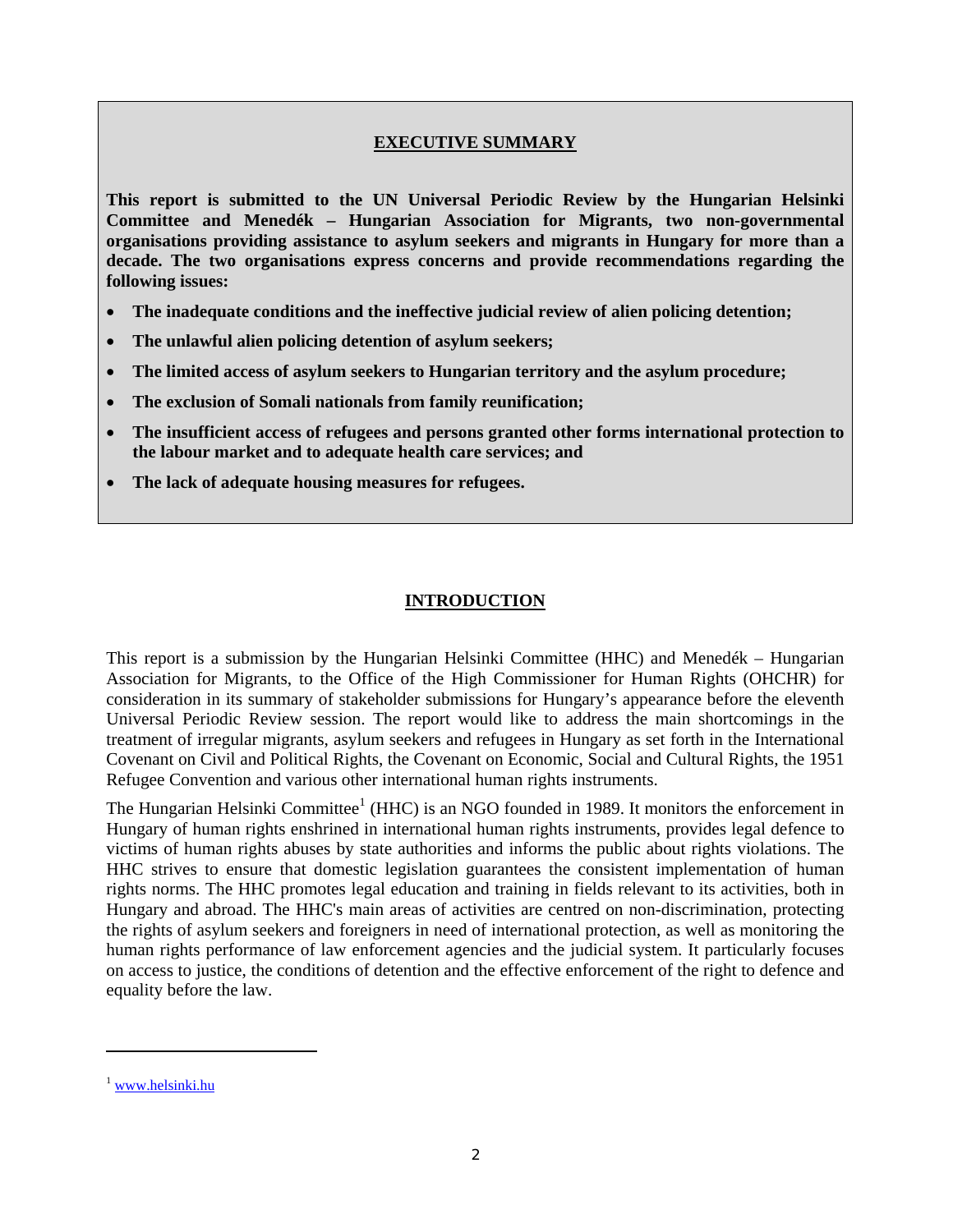Menedék – Hungarian Association for Migrants<sup>2</sup> was established in January 1995 as a civil initiative. The Association operates as a non-profit organisation, independent from governmental institutions. Its objectives are to represent international migrants (asylum seekers, refugees, immigrants and other foreigners in Hungary) towards the majority society; to promote the social, and cultural integration of those refugees and migrants who are planning to stay in Hungary by means of targeted programmes and projects. The Menedék Association aims to step up and provide expertise for the elaboration of Hungary's anti-discrimination and migration policy as well as to make migration-related statistical data and research available primarily for organisations trying to help migrants or researching the topic of migration.

Both organisations are implementing partners of the UN High Commissioner for Refugees (UNHCR).

# **ISSUES OF CONCERN**

#### **1. Inadequate conditions of alien policing detention**

The Hungarian policy on the detention of aliens apprehended for unlawful entry or stay has undergone significant change recently in a restrictive direction. In April-May 2010 11 new "temporary" alien policing jails ("temporary guarded shelters") were opened throughout the country. 9 of these are police jails originally designed to detain criminal suspects for 72 hours (but in any case no longer than 15 days), which were closed in 2004-2005 due to inappropriate detention conditions. The reopening was not preceded by refurbishment; therefore physical conditions are still not appropriate for detention.

Aliens apprehended by the Police for unlawful entry or stay are now immediately detained even if they apply for asylum (previously, those who immediately applied for asylum had the chance to get into an open processing centre). According to the HHC's information, the only exceptions to the abovedescribed new detention policy are for unaccompanied minors and families with minor children, while pregnant women and married couples are also detained in the new regime (separately within the same jails).

According to the HHC's recent experience,<sup>3</sup> in most of the temporary alien policing jails the detention regime is extremely strict. Detainees are locked up in their cells all day and all night long, except for a few hours that allow them to have a shower and spend some time in community areas. Hygienic conditions are extremely poor in some of the jails. Access to an open air space/courtyard is not provided, only a room containing windows without glass is available for outdoor activities. Detainees in the "temporary" detention facilities have no access to psycho-social assistance or counselling, community activities, etc. The lack of proper medical and psychological care seemed to be a serious issue in all of the 10 visited jails, as well as in others in Kiskunhalas and Nyírbátor in August 2010. Aliens and asylum seekers with special needs such as pregnant women, elderly persons, single women, or asylum seekers with post-traumatic stress disorder (PTSD) or other psychological problems do not receive adequate differentiated treatment.

Despite the fact that Hungarian  $law<sup>4</sup>$  explicitly prohibits the alien policing detention of minors (persons under 18), the HHC is aware of some cases where minors were nevertheless detained. A recent proposal for the amendment of the immigration legislation allows for a maximum 30-day alien policing detention of unaccompanied minors and families with children, an unjustified and inadequate regime for children that are often seriously traumatised, fleeing persecution or serious human rights violations.

 $2$  www.menedek.hu

<sup>&</sup>lt;sup>3</sup> The HHC conducted monitoring visits to 10 of the 11 newly opened temporary alien policing jails in August 2010. Most of the findings described below are based on the direct experience of the HHC staff.

<sup>&</sup>lt;sup>4</sup> Act II of 2007 on the entry and stay of third country nationals, Section 56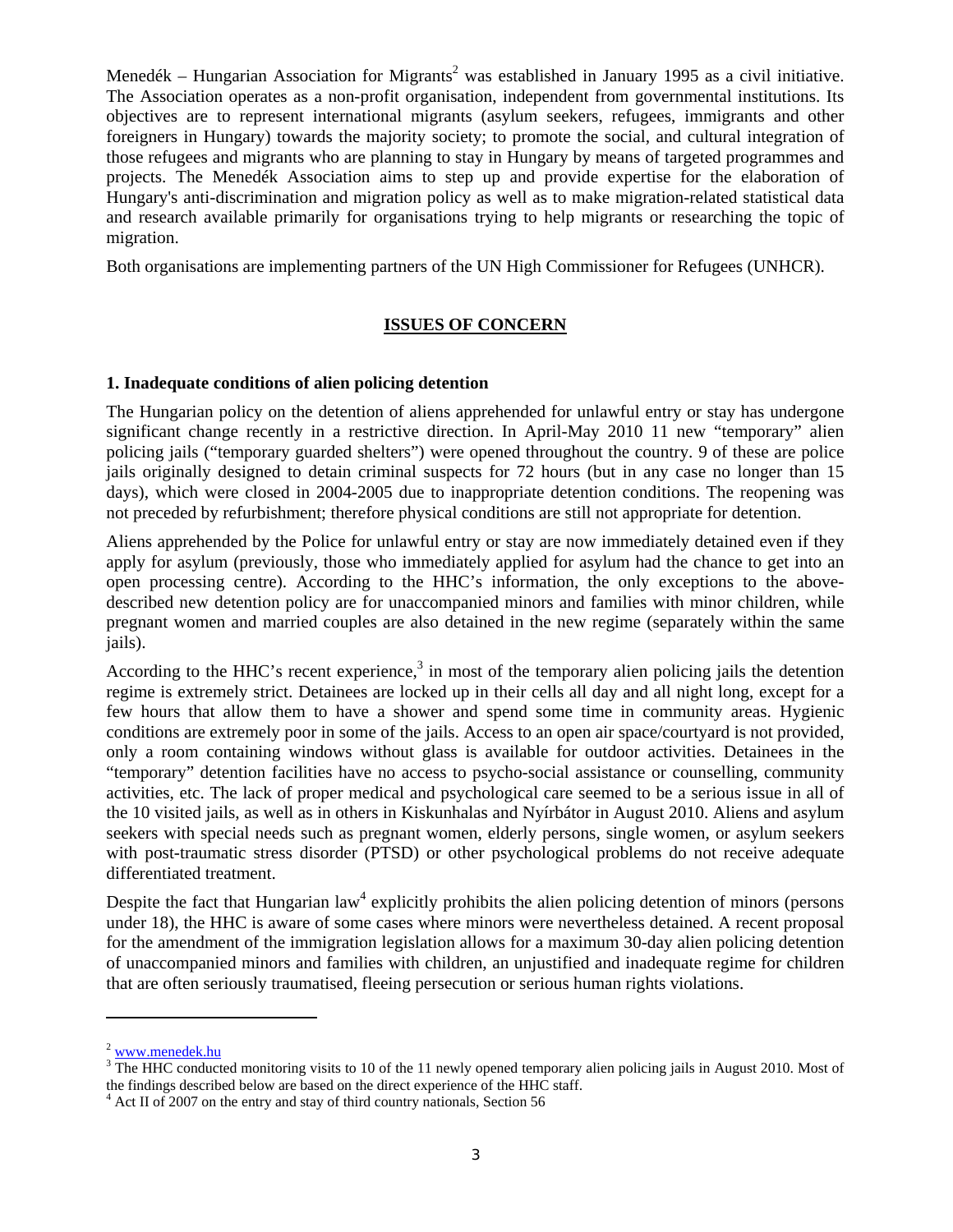The new (temporary) jails were opened without allowing any time for preparation for the staff (in some cases they were informed only a few hours or one day before the opening). In some jails police officers have no experience in working with foreigners; most of them have never worked as jail guards before. Communication between detainees and guards is hardly manageable due to the language barrier (the vast majority of guards do not speak any foreign language).

#### **2. Unlawful detention of asylum seekers**

The continuous practice of keeping asylum seekers in alien policing detention beyond the period of preassessment procedure of maximum 15 days is in violation of the law.<sup>5</sup> The HHC confirms that the practice remained similar to that described in the US Department of State's annual human rights report (released on 12 March 2010), which explicitly refers to the unlawful detention of asylum seekers in Hungary: "On April 21, the Prosecutor General determined that the Office of Immigration and Nationality (OIN) was unlawfully detaining certain asylum seekers. The Prosecutor General sent a notice to the OIN demanding that it immediately enforce the law by releasing all asylum seekers whose applications had been admitted into the final asylum procedure. The OIN challenged this notice at the Ministry of Justice and Law Enforcement, suggesting an amendment to the law. The HHC reported that the unlawful practice continued at the end of the year despite the Prosecutor General's intervention."6

#### **3. Asylum seekers' limited access to territory and the asylum procedure**

The HHC has been carrying out regular border monitoring activities in cooperation with the UNHCR Regional Representation in Central Europe and the National Police Headquarters since 2007. The aim of these activities is to obtain first-hand information on the realisation of the right to asylum at Hungarian borders.

Article 33 (1) of the 1951 Convention Relating to the Status of Refugees sets forth the general principle of *non-refoulement*: "No Contracting State shall expel or return *("refouler")* a refugee in any manner whatsoever to the frontiers of territories where his life or freedom would be threatened on account of his race, religion, nationality, membership of a particular social group or political opinion." This principle has since been broadened and reinforced by the evolving jurisprudence of the European Court of Human Rights (with reference to the extraterritorial application of the prohibition of torture, inhuman or degrading treatment or punishment).

Several years of experience show that exercising the right to seek asylum in practice is possible only if the communication between the Police and the foreigners allows the potential asylum seeker to express his/her wish to submit an asylum application in a way that is comprehensible to the proceeding border police officer. The practical importance of measures taken prior to the enforcement of a return measure<sup>7</sup> is that the Police must conduct these investigations usually within a few hours, without any legal obligation or practical opportunity to carry out a more detailed interview with the foreigner.

The HHC's border monitoring experience established that regarding implemented expulsion orders, the Police, in compliance with their legal obligations, usually consult the Office of Immigration and Nationality (OIN) unit on duty in each case. In cases where the necessity of an expulsion order arose, the OIN gave the Police its country of origin information assessment – based on the registered minutes of interviews – during the assessment of the *non-refoulement* principle. The HHC's experience shows that

 $5$  Section 55 (3) of the Act LXXX of 2007 on Asylum provides that the asylum authority (a part of the Office of Immigration and Nationality) shall initiate the release of asylum seekers in alien policing detention, whose asylum claim has been admitted to an in-merit procedure (following a maximum 15-day admissibility assessment).

<sup>&</sup>lt;sup>6</sup> The full report is available at:  $\frac{http://www.state.gov/g/dr/rls/hrrpt/2009/eur/136035.htm}{\pi}$ 

 $^7$  Act II of 2007 on the entry and stay of third country nationals, Section 40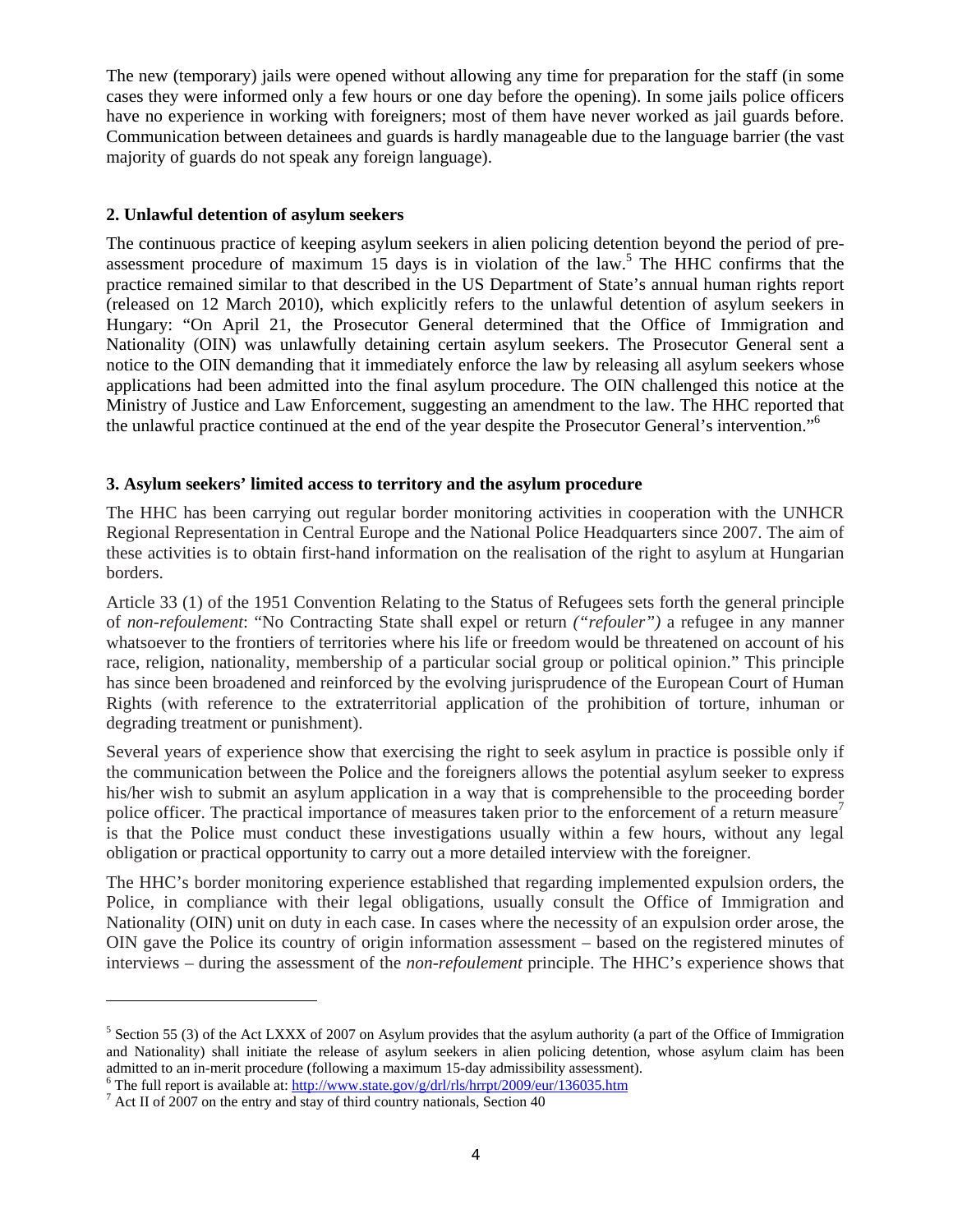the country information assessment carried out by the OIN and its conclusions are often too short, and fail to provide sufficient time and space for an exhaustive assessment of the specific circumstances of the case, which would be indispensable for a thorough assessment of all of the relevant circumstances of a case. It is of further concern that outside office hours (when most apprehensions occur at the border) it is not the OIN's specialised country information unit, but its general duty service that provides the assessment in question, and the specific expertise of the latter is questionable.

The OIN's practice in the examination of the principle of *non-refoulement* in respect of Ukraine is contrary to the position of the UNHCR on that country from October 2007.<sup>8</sup> While the UNHCR (together with a number of NGOs) raise serious concerns about the functioning of the Ukrainian asylum system, the OIN appears to consider Ukraine as a safe third country.

#### **4. Ineffective judicial review of alien policing detention**

Alien policing detention is to be reviewed and can only be prolonged by a local court (every 30 days). However, this remains a merely formal procedure. Local courts issue basically identical decisions every 30 days, the reasoning of which is short and laconic, lacking proper fact assessment and individualisation. The HHC's long-standing experience shows that – unlike in most European states – the extension of alien policing detention is automatic in Hungary. Not a single case has become known in several years where a court would have terminated the detention with reference to, for example, the impossibility of carrying out an expulsion measure. In addition, the judicial review of alien policing detention fails to assess whether the conditions to make use of alternatives to detention are met as would be necessary according to Act II of 2007 on the entry and residence of third country nationals.

#### **5. Limited access to free legal aid for asylum seekers in alien policing jails**

As a general European tendency it is obvious that "asylum seekers are increasingly detained during the examination of their asylum claim and most notably at the border and in accelerated or 'fast track' systems. Access to lawyers is not only essential for assistance with asylum claims but is also necessary to safeguard against arbitrary detention and protect the asylum seeker's right to liberty."<sup>9</sup> Recently, in January 2010, in its "Resolution on detention of asylum seekers and irregular migrants in Europe", the Parliamentary Assembly of the Council of Europe called on Member States to ensure that "detainees shall be guaranteed effective access to legal advice, assistance and representation of a sufficient quality, and legal aid shall be provided free of charge".10

Regarding the legal obligation to provide free and accessible legal aid for aliens in detention, the EU Council Directive 2008/115/EC on common standards and procedures in Member States for returning illegally staying third-country nationals guarantees those subject to a decision relating to return an effective remedy, including the "possibility to obtain legal advice [and] representation". Necessary legal assistance and/or representation must be granted free of charge in accordance with "relevant national legislation or rules regarding legal aid".

The HHC's experience shows that asylum seekers (together with irregular migrants) held in detention are unable to have access to proper legal aid. The detention regime is extremely harsh, similar to that of a high-security prison for convicted criminals and the means to contact and hire a lawyer are extremely

<sup>&</sup>lt;sup>8</sup> UN High Commissioner for Refugees, UNHCR Position on the Situation of Asylum in Ukraine in the Context of Return of Asylum-Seekers, October 2007, Corr. Available at UNHCR's website: http://www.unhcr.org/refworld/docid/472f43162.html 9 ECRE-ELENA Survey on Legail Aid for Asylum Seekers in Europe, p. 46;

http://www.ecre.org/files/ECRE\_ELENA\_Survey\_on\_%20Legal\_Aid\_for\_Asylum%20Seekers\_in\_Europe\_October\_2010.p

 $\frac{df}{d\theta}$  Council of Europe, Parliamentary Assembly, Resolution 1707 (2010), Detention of asylum seekers and irregular migrants in Europe, para. 9.2.9.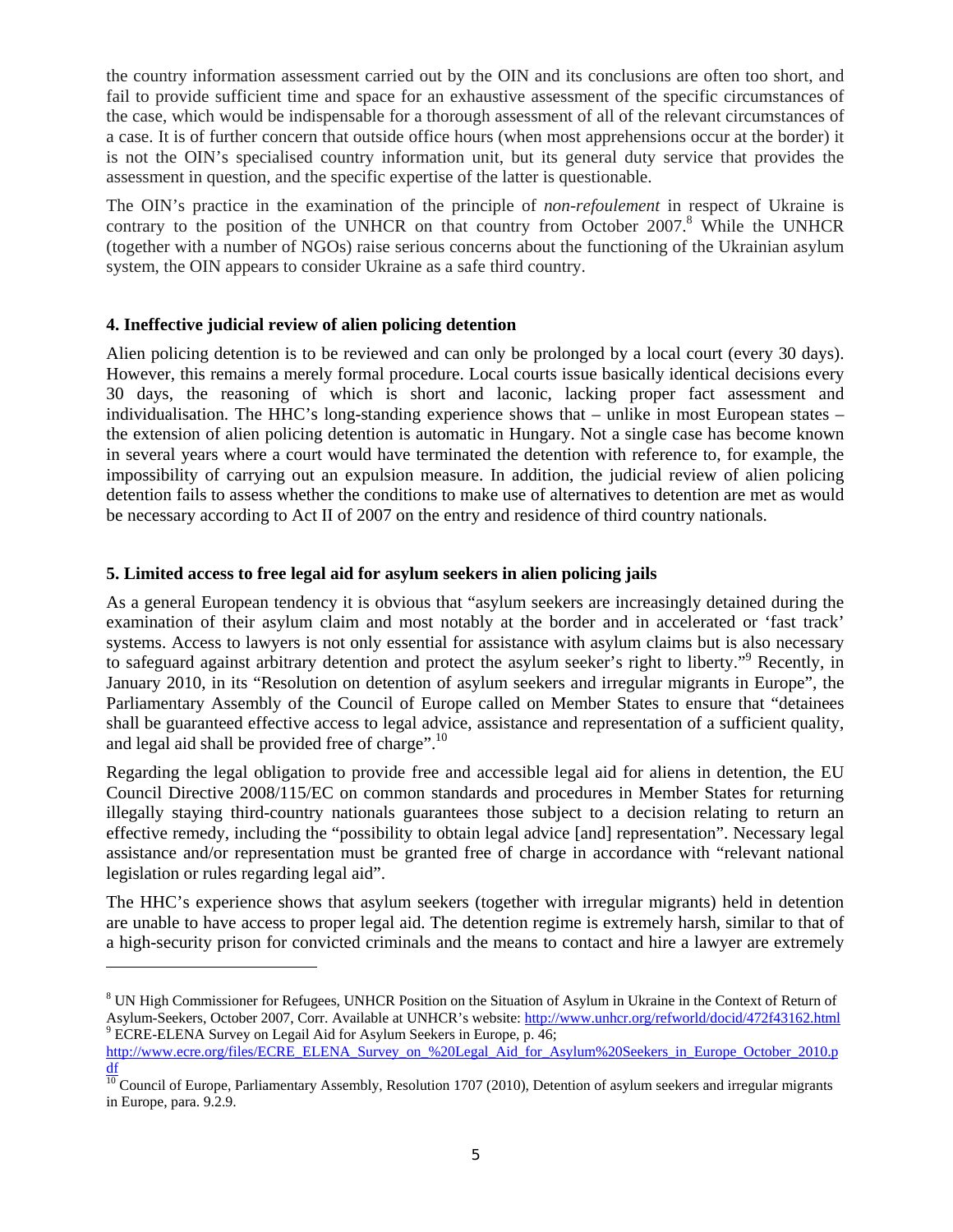limited. The only possibility to communicate with the outside world is a daily 5-10-minute long phone call at the cost of the detainee. This is clearly not enough to obtain information on legal aid services in an unknown country. Even if a lawyer could be contacted, the legal aid system does not reimburse travel and interpretation costs, which would impede any sort of communication between him/her and the client. Therefore legal assistance remains solely dependant on the involvement of NGOs (such as the HHC) and external funding.

#### **6. The exclusion of Somali refugees from family reunification**

In recent years, Somali refugees and beneficiaries of subsidiary protection have faced insurmountable difficulties when trying to be reunited with their family members in Hungary. Bearing a valid travel document is a general condition for family reunification. Hungary, similar to the vast majority of EU member states, does not accept Somali travel documents as valid, based on security concerns. At the same time, other EU Member States have elaborated practical solutions in order to sort out the problem of Somali citizens not bearing a recognised travel document in the process of family reunification, such as for example the use of a "Uniform Visa Format Form" based on Council Regulation (EC) No 333/2002, the acceptance of the Red Cross travel document or the issuance of a special one-way *laissezpasser* regulated by national law. Hungary has not established any similar alternative regimes in order to substitute the non-accepted Somali travel documents. Therefore, while Hungarian legislation in force provides for the right to family reunification, Somalis are *de facto* excluded from this possibility.

As the UNHCR Regional Representation for Central Europe reported, Somali refugees recognised in Hungary often refer to the lack of opportunities to reunite with their family members as a reason to leave the country and move to another EU member state.<sup>11</sup> This often results in an unlawful stay in another member state and a later forced or voluntary return to Hungary. As a consequence, a number of Somalis find themselves in a hopeless situation after returnng to Hungary, having lost most opportunities for state-supported housing or integration services (due to the fact that they had previously "voluntarily" left the country). Homelessness is an increasing phenomenon among this population, the majority of whom have already gone through seriously traumatising experiences in Somalia or while *en route* towards Europe and are in a poor condition of health.<sup>12</sup> The Hungarian authorities' denial of family reunification for Somali refugees therefore significantly contributes to the creation of a refugee population stranded in Hungary without any integration possibilities and often even in a protracted situation of homelessness.

#### **7. Limited access to the labour market**

Most of the problems related to the right to social security and adequate standard of living derive from the fact that Hungary has so far failed to elaborate a complex and comprehensive integration strategy that would give refugees and other foreigners granted international protection a chance to better integrate into the Hungarian society from an early stage.

The experience of Menedék Association (hereinafter referred to as Menedék) shows that the Hungarian labour market is almost inaccessible both for qualified and unqualified refugees. From a comparative viewpoint, it can be established that refugees and beneficiaries of subsidiary protection<sup>13</sup> are allowed limited access to the labour market, *not* due to bureaucratic restrictions (such as the need to obtain a work permit) but due to communication difficulties and the lack of recognition of diplomas from their countries of origin. Effective and needs-based language training – which would be essential to be able to integrate into the labour market – are not available for those who are likely most in need (e.g. illiterate

<sup>&</sup>lt;sup>11</sup> See for example: http://www.unhcr-budapest.org/index.php/news/210-even-a-homeless-shelter-is-out-of-reach-for-youngsomali-refugee<br><sup>12</sup> Idem.

<sup>&</sup>lt;sup>13</sup> The so-called *oltalmazott* status, based on the common EU definition of subsidiary protection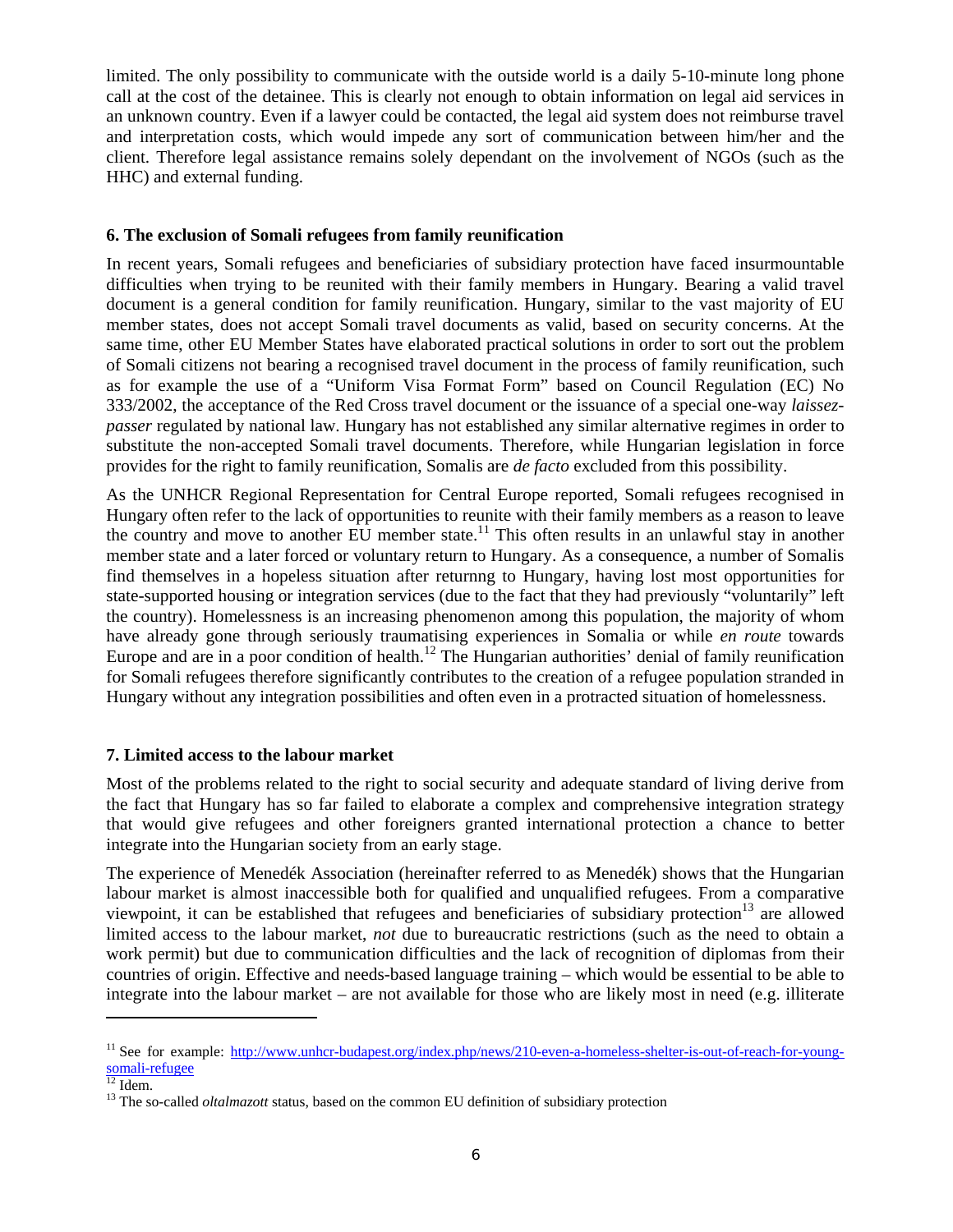persons, or women with young children who cannot attend language courses as they are obliged to look after their children 24 hours a day). In addition, racism and xenophobia are deeply rooted in Hungarian society; therefore refugees often face discrimination in the labour market despite their efforts or existing qualifications. There has not been any governmental initiative to tackle this problem at a strategic level, consequently refugees and beneficiaries of subsidiary protection often face insurmountable hardship when trying to become self-reliant and integrate into Hungarian society, regardless of their relatively "privileged" legal status (as compared to other forms of international protection).

The access to the labour market is even more problematic in the case of other categories of international protection. The combination of an unreasonably short-term (one-year) residence entitlement and the obligation to obtain a work permit often leads to the *de facto* exclusion from the labour market of persons granted tolerated<sup>14</sup> or stateless status.<sup>15</sup> This major impediment to becoming self-reliant has multiple negative impacts, among others is has a negative impact on the overall (social, cultural, etc.) integration process and may lead to extreme poverty or even homelessness, raising serious doubts about the effectiveness of the protection these statuses are supposed to grant.

#### **8. Right to adequate living conditions and housing**

Refugees and beneficiaries of subsidiary protection are entitled to stay in a reception centre *(befogadó állomás)* for six months following the recognition of their status, provided that they are unable to ensure their own accommodation in another way. This period may be extended by a further six months.<sup>16</sup> Accommodation at a reception centre includes three meals per day and the provision of basic items for clothing, nutrition and hygienic needs, as well as a little pocket money.<sup>17</sup> In addition, refugees and beneficiaries of subsidiary protection may be entitled to various forms of financial support aimed at assisting them to move out of the reception centre and to establish their own home.<sup>18</sup> This includes a single allowance<sup>19</sup> upon, or within six months of, moving out, as well as a monthly housing allowance<sup>20</sup> for six months (renewable twice for a further six months).

Despite the above described legal framework, housing remains a problematic issue for refugees and beneficiaries of subsidiary protection. Reception conditions are often inadequate in state-run shelters and the sanitary equipments are of poor quality. Once leaving these facilities, refugees face serious discrimination when attempting to find private housing on the basis of their racial and ethnic background. The "Promoting the Integration of Migrants by Reducing Discrimination" project of the Menedék Association confirmed in 2009 (through antidiscrimination testing) that wide-spread discriminatory practices exist in Hungarian society in all areas of life; housing, leisure activities, schooling, etc. For example, house-owners often draw back when they find out that the future tenant of their apartment would be a refugee of non-European origin.

The practice of the Office of Immigration and Nationality does not help to facilitate access to private housing. The single allowance upon moving out from state-run reception facilities is only paid if the refugee is able to present an official invoice showing that he/she rents an apartment. In the context of private housing in Hungary, this restriction poses a disproportionate and unnecessary administrative

<sup>&</sup>lt;sup>14</sup> The so-called *befogadott* status, based on a general provision of *non-refoulement* in national law<br><sup>15</sup> See more details in Gábor Gyulai, Practices in Hungary Concerning the Granting of Non-EU-Harmonised Protection

 $^{16}$  Government Decree 301/2007. (XI. 9.) on the execution of Act LXXX of 2007 on Asylum, Section 41 (1)-(2)

 $17$  Ibid., Section 21 (1)

<sup>&</sup>lt;sup>18</sup> Ibid., Sections 47 and 54

<sup>&</sup>lt;sup>19</sup> The amount of the minimum old-age pension (approx. 100  $\epsilon$  per month) multiplied by six, per person.

<sup>&</sup>lt;sup>20</sup> Calculated per household, not per person. Its amount is the minimum old-age pension, multiplied by two if the household includes at least one minor child, multiplied by three if it includes at least three minor children. The benefit cannot exceed the monthly rental or accommodation fee.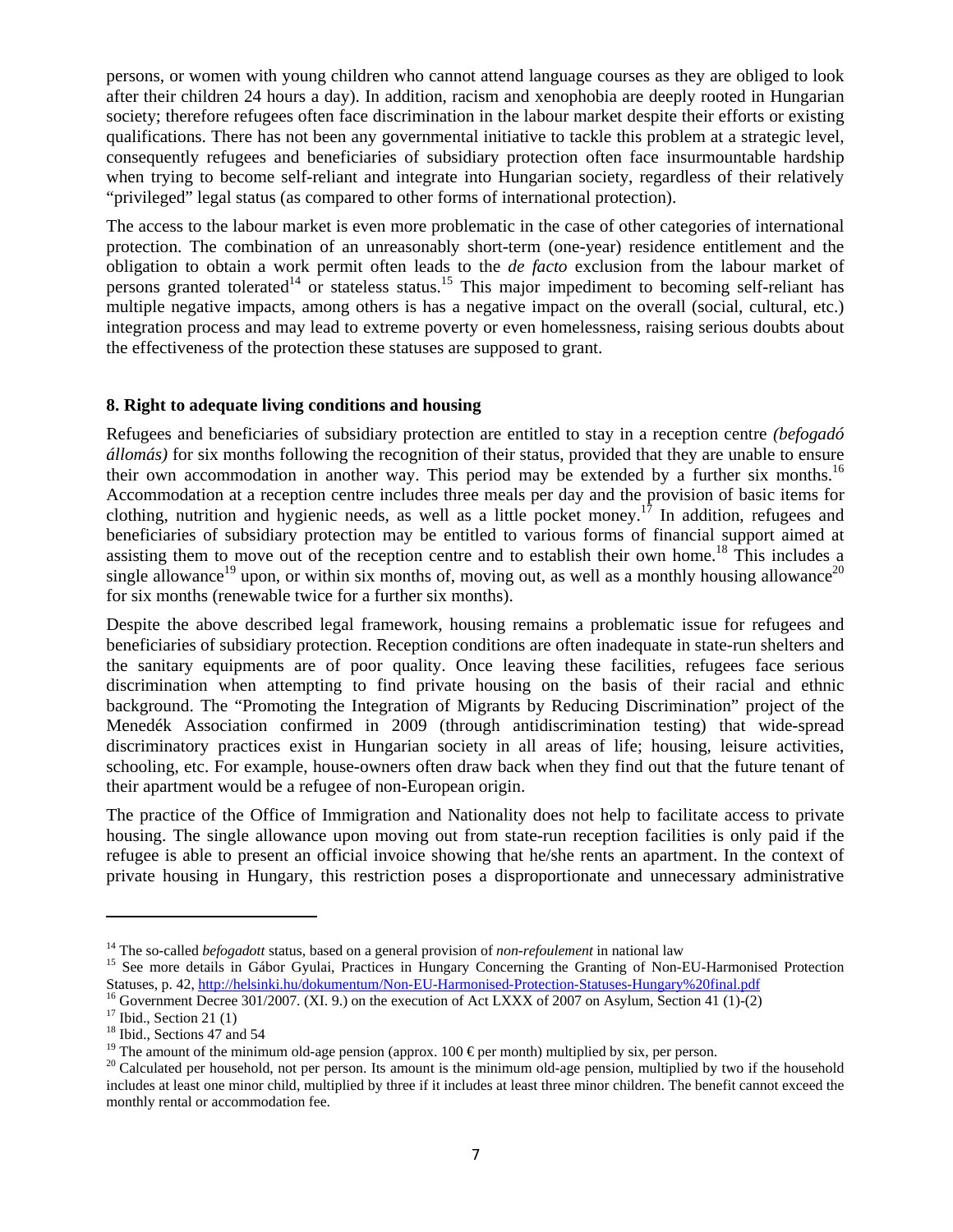burden on both parties of the tenancy as landlords are not required by the law to issue an invoice, a contract should be sufficient proof of the tenancy. As a result of the above administrative restrictions many refugees fail to benefit from the housing allowance as landlords do not want to let their flats with this extra bureaucratic procedure.

For a number of specific reasons, refugee homelessness has become an increasingly frequent phenomenon in recent years, especially affecting Somali refugees.<sup>21</sup> This problem has not been addressed by state authorities in any manner. Homeless refugees report frequent problems (based on language and cultural barriers, discrimination, etc.) when trying to access mainstream social services for homeless people.

#### **9. Right to physical and mental health**

Refugees and beneficiaries of subsidiary protection are entitled to a wide range of public health care services for a period of two years following the recognition of their status, even if they are not employed (in which case, contributions deducted from their salaries would entitle them to have access to the public health care system). To summarize, these health care services include:<sup>22</sup> a general practitioner's regular services; health care services (including examinations, treatment, medicines, bandages, hospitalisation, meals while in hospital, etc.) in emergency cases<sup>23</sup> and afterwards until the stabilisation of the patient's conditions or her/his recovery; pre-natal and maternity care, abortion<sup>24</sup>; vaccination and emergency dental care (but only the less costly treatment alternative). Despite the relatively favourable legislative framework, which provides refugees with access to health care under favourable conditions (as compared to other foreigners granted international protection), some issues remain particularly problematic in practice. Language and cultural barriers as well as the lack of awareness amongst medical staff about the relevant regulation in force often prevent refugees from accessing the health care services they are entitled to.

Access to health care is even more problematic in the case of other categories of international protection. A person granted tolerated or stateless status, who is unemployed, is only entitled to an extremely limited array of basic health care services, such as epidemic examinations or immediate ambulance services in case of emergency. As these categories' access to the labour market is extremely complicated (see section 7), and as the number of those granted tolerated status tend to outnumber that of refugees, this remains an issue of serious concern.

Refugees who are victims of torture or inhuman or degrading treatment often suffer from post-traumatic stress disorder (PTSD) for years after the traumatising events and having found refuge in a host country. Proper psychological and psychiatric assistance is necessary to enable these persons to start a new life and be able to learn a new language, find employment and integrate into the host society. Practice shows that Hungarian psychiatrists in general do not have expertise in treating patients with completely different cultural, linguistic and social background or suffering from trauma that results from armed conflicts in war zones. Consequently, state institutions are reluctant to receive refugee patients. No stateprovided psycho-social assistance is available for refugees or persons in need of international protection who suffer from PTSD with the exception of one NGO, the Cordelia Foundation for the Rehabilitation of Torture Victims, which lacks stable state funding (similarly to other refugee-assisting NGOs in

<sup>&</sup>lt;sup>21</sup> See more details in UNHCR, Refugee Homelessness in Hungary, March 2010, http://www.unhcr.org/4bd59fe96.html; see also Section 6 of this report

 $22$  For more comprehensive information see Sections 26, 28 and 44 (1) of the Government Decree 301/2007. (XI. 9.) on the execution of Act LXXX of 2007 on Asylum, together with Section 17 (1) of the Asylum Act.

<sup>&</sup>lt;sup>23</sup> Emergency meaning the risk of death or serious or irreparable harm in one's health without medical intervention, see Act CLIV of 1997 on Health, Section 3 (i). Decree 52/2006 (XII. 28.) of the Ministry of Health on Emergency Health Care Services specifies the list of situations which qualify as "emergency".

 $24$  If the necessary legal conditions are fulfilled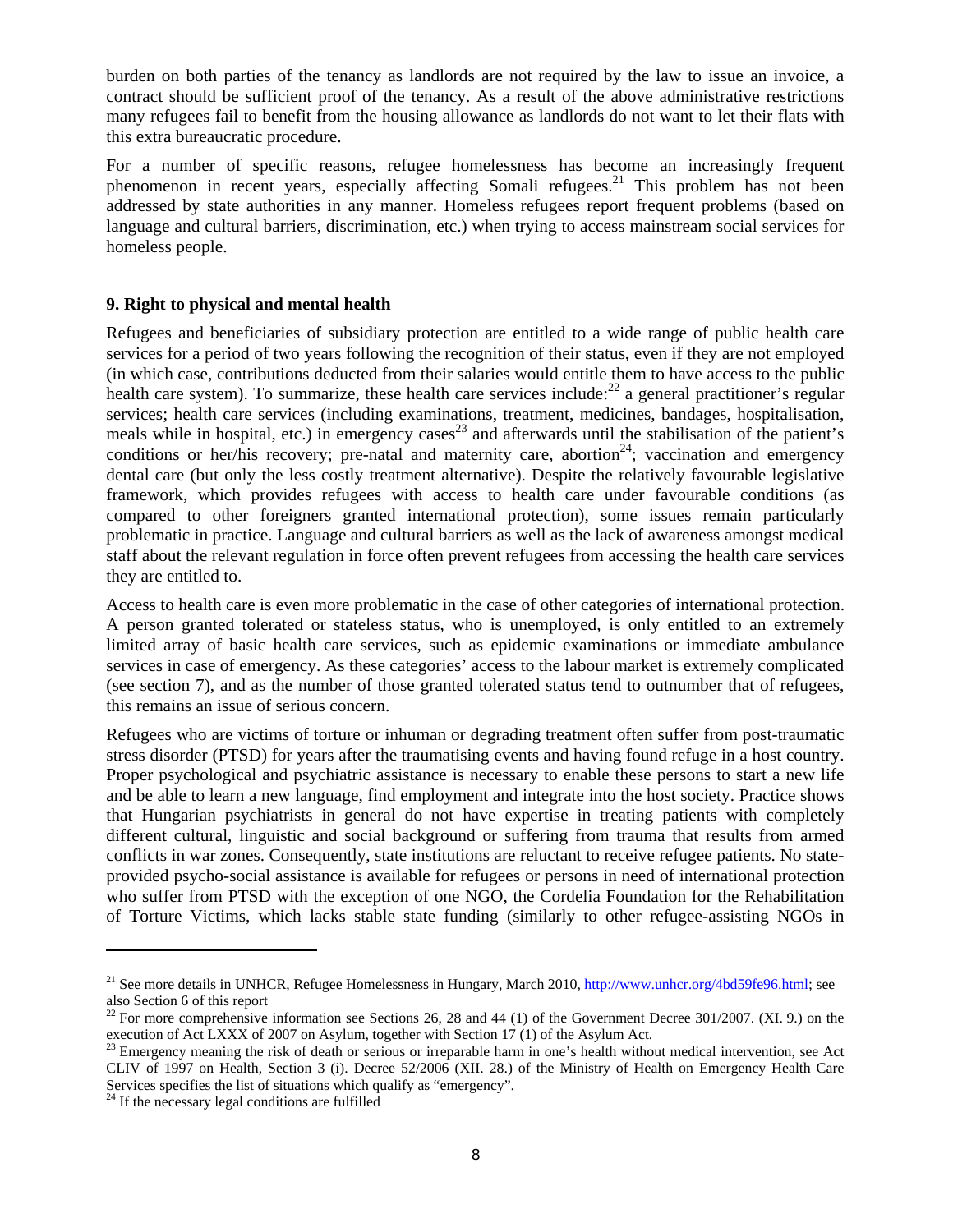Hungary).<sup>25</sup> Psychiatric care for those suffering from PTSD relies therefore entirely on limited, projectbased funding (mainly by international donors).

# **RECOMMENDATIONS**

The Hungarian Helsinki Committee and the Menedék Association urge the Hungarian government to comply with the following recommendations:

*With regard to the conditions of alien policing detention:* 

- Children and vulnerable persons should not be held in alien policing detention.
- Physical conditions of detention must meet both national and international standards and should reflect the non-punitive character of detention.
- At least one hour daily outdoor exercise should be provided.
- Proper, state-funded medical care and psycho-social care should be made available.
- Sufficient nutrition needs to be provided for with due regard to the detainees' cultural background.
- Meaningful recreational activities should be ensured.
- Adequate training for jail staff should be ensured, including language, intercultural communication and conflict resolution training.

# *With regard to the unlawful detention of asylum seekers*

• The practice of arbitrarily detaining asylum seekers in alien policing detention beyond the period prescribed by the law should be stopped.

# *With regard to the judicial review of alien policing detention*

• The judicial review of alien policing detention should be made effective and should verify on its merits whether the grounds and conditions for the prolongation of detention are met.

# *With regard to access to free legal aid in alien policing jails*

- Effective access to free legal aid in alien policing jails should be ensured.
- The free legal aid scheme should be reformed in a way that enables the reimbursement of domestic travel and interpretation/translation costs in cases where the beneficiaries are asylum seekers or are being held in alien policing detention.

# *With regard to asylum seekers' access to territory and the asylum procedure*

- Adequate mechanisms to identify potential asylum seekers in border procedures should be established and provided with proper procedural safeguards, in order to ensure respect for the principle of *non-refoulement.*
- The UNHCR's position regarding the assessment of certain states as "safe third countries" should be observed to the maximum extent.

# *With regard to the family reunification of Somali refugees*

• A mechanism should be elaborated which enables Somali citizens granted protection in Hungary to reunite with their family members not holding a valid and recognised travel document (in compliance with Section 19 (2) of Act II of 2007 on the Admission and Right of Residence of

<sup>25</sup> http://www.cordelia.hu/index\_eng.html